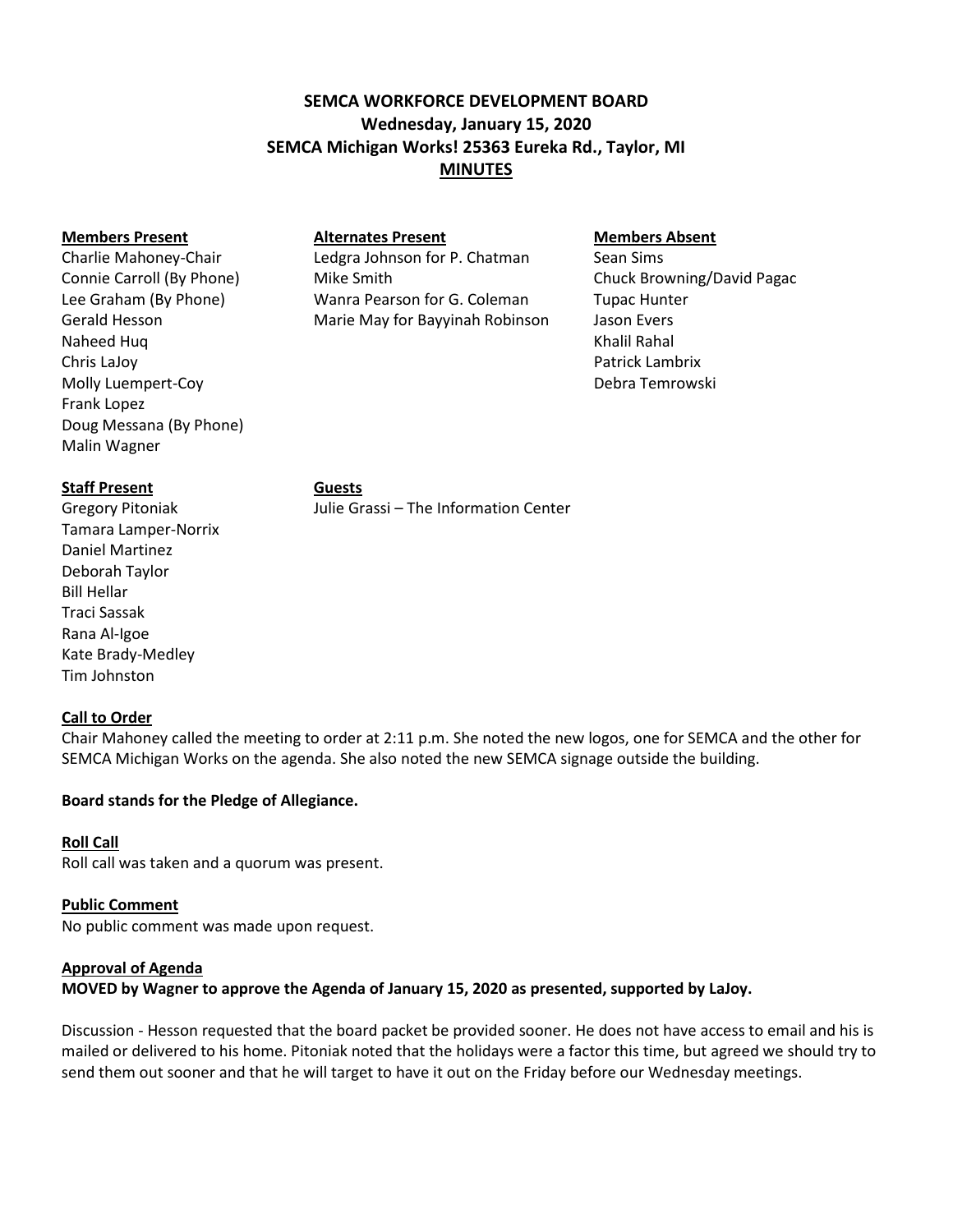### **All voting aye, motion carried.**

### **Approval of Minutes**

**MOVED by Luempert-Coy to approve the Minutes of November 20, 2019 as presented, supported by Graham. All voting aye, motion carried.**

# **Approval of WDB and CEAC Nominations**

Mahoney advised that Gina Coleman has left PNC Bank and resigned from the Workforce Development Board. Wanra Pearson her Alternate has been nominated as the Board Member and she has nominated Cassandra Moore, Branch Manager of the PNC Bank in Taylor as her Alternate. Debra Temrowski is nominating Beth Maveal, Manager-Talent Acquisition at Henry Ford Wyandotte Hospital as her alternate. Molly Luempert-Coy has verbally nominated Jennifer Whitteaker, Regional Manager for DTE as her alternate and will provide Tamara with her contact information. SEMCA is requesting the WDB to approve the nominations and requests the SEGA Board to approve and appoint the nominations at their meeting in March.

**MOTION by LaJoy to approve the nominations of Wanra Pearson as Board Member, Cassandra Moore, Beth Maveal and Jennifer Whitteaker as Alternates to the Workforce Development Board, and requests the SEGA Board to approve and appoint these nominations at their next meeting scheduled for March 13, 2020, supported by Wagner. All voting aye. Wanra Pearson abstains from the vote. Motion carried.** (Luempert-Coy later advised that Whitteaker is no longer available to sit as her alternate on the WDB. She will be seeking a new alternate and will provide nominee at a later meeting.)

Ledgra Johnson has been appointed by The Henry Ford College to sit on the Career and Educational Advisory Council as a Postsecondary Representative. Although only one representative is required by the state, SEMCA has four community colleges in its region and believes that all four should have representation on this council.

**MOTION by Wagner to approve Ledgra Johnson to the SEMCA Career & Educational Advisory Council, supported by LaJoy. All voting aye. Ledgra Johnson abstains from the vote. Motion carried.**

**Mahoney asked everyone to introduce themselves for our new members.**

### **Rapid Response/Worker Orientation Activities Presentation**

Pitoniak noted that at the last meeting there was a discussion regarding mass layoffs and the process SEMCA follows in handling them, and who they include in that process. Rana Al-Igoe SEMCA's Workforce Program Manager and Julie Grassi of The Information Center (TIC), SEMCA's One-Call contractor, provided an overview of that process. Al-Igoe discussed the Rapid Response activities under WIOA. She noted the ways notifications of mass layoffs are received and the activities that are provided through Michigan Works and the partners that attend these rapid response meetings.

Grassi noted TIC's role in the rapid response process. They provide information on how to file an unemployment claim at a Michigan Works American Job Centers. They also discuss reemployment services, career services, training opportunities and the information on impacts of layoffs like the loss of healthcare. They provide workshops in resume writing and interviewing, referrals to emergency assistance programs/information and discounted prescription cards. They provide their resource The Where to Turn Guide that is updated regularly. She provided an example of the worker orientation for the Monroe Bank and Trust lay-off. She discussed their assessment and career readiness tools. They contact customers' 30-days after worker orientation to see if the resources provided are working or if there are new needs to address. All of the One Call Specialists are certified application counselors. She discussed many of the programs that they can assist customers with during their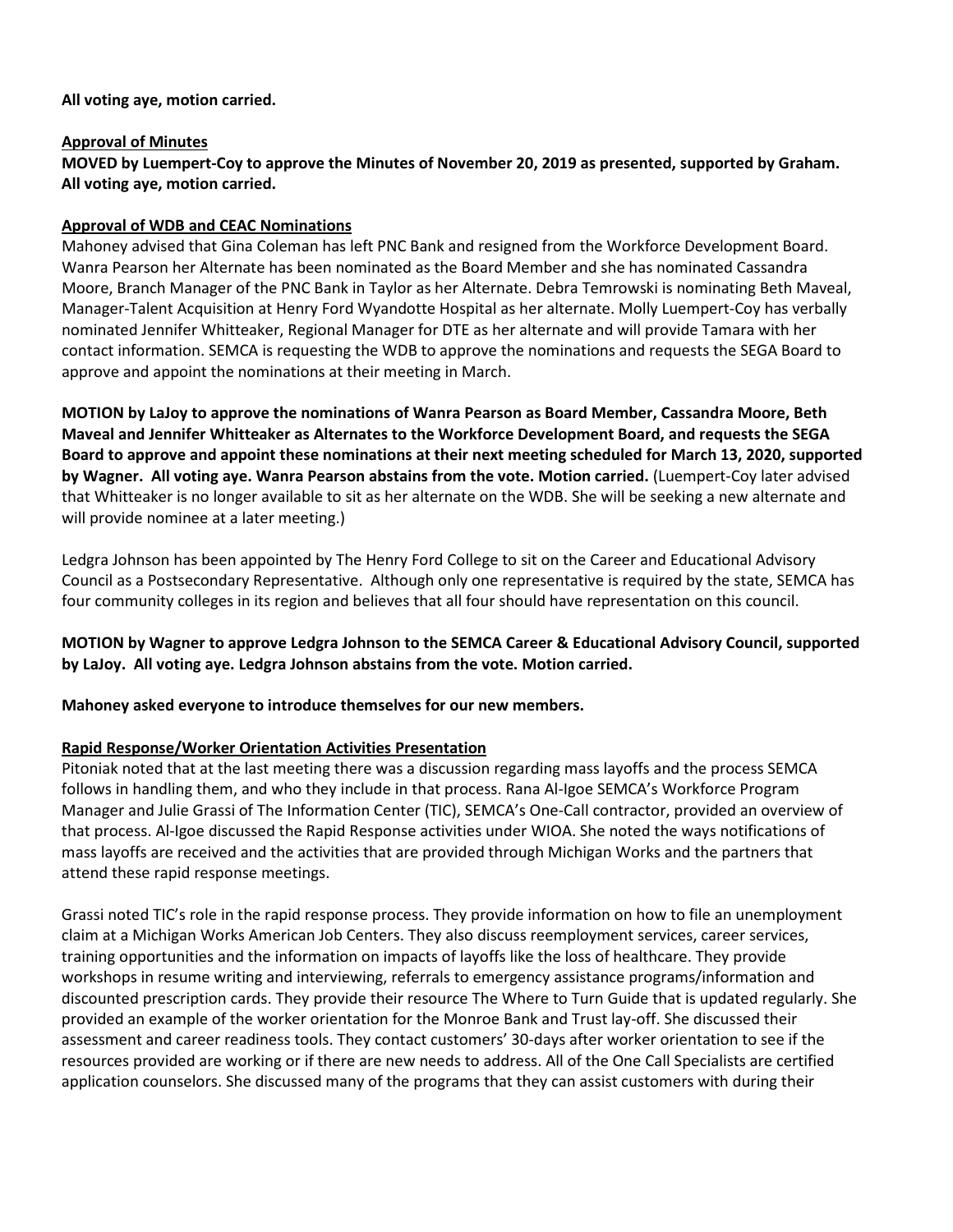transition. Al-Igoe concluded that TIC does so much more than rapid response and worker orientations for those facing unemployment/reemployment.

Questions: How many efforts are done in a year? Al-Igoe apologized that she does not have that statistic for 2019. Currently there are 10 worker orientations scheduled for US Steel. Previously we did one for Ford Motor Company and A123 Systems in Livonia. They also had on-site job fairs and healthcare orientations for those companies. Do you contact customers again after the initial 30 days? If additional resources or needs were discovered at the initial 30-day assessment, another contact will be made 30 days later. Pitoniak also noted that the amount of orientations is a reflection of the economy. In 2009-10 there were many. The employers also need to be agreeable in accepting our services. Tower International was another company we helped in the past.

Pitoniak also noted that SEMCA is working with Chrysler to hire skilled trades and have made them aware of the lay-offs from US Steel. Ford Motor Company will also be hiring in Dearborn and Wayne so SEMCA is working both sides of the equation and is able to match employees/employers. Pitoniak noted that they defer to the union on who they want at the table.

Are you able to provide assistance to those that are in shock? Grassi noted that in their initial assessment they find out if they have family support or a support group. If not, TIC counselors are trained in mental health first-aid. They can provide information on counseling and crisis intervention and connect them with the appropriate agency. The PowerPoint presented is on file.

# **SEMCA App Cost Analysis**

Pitoniak noted that Hellar is updating the board on a short term goal from the strategic planning process of the possible implementation of a SEMCA mobile application. Hellar provided the process of what features our mobile app would provide to job seekers. He then reviewed the request for information/cost analysis from several vendors. Because of the wide range in prices a competitive bid would have to be conducted. After further review it was determined that all the information can be obtained directly from our website via a mobile phone. In reviewing other workforce board apps there was only one mobile app found in Mississippi and the app only had 100 plus downloads, which is between 100-500 downloads, and that doesn't mean users. At this time SEMCA is requesting to abandon the custom app but to continue looking into a pre-built app that can be customized to our needs. Information needs versus transactional needs were discussed. Right now SEMCA's app would just be informational. Board believes that the phone app is the future so a search for something that will work but is affordable should continue. The PowerPoint presented is on file.

### **61B Strategic Plan for Monroe County**

The Career and Educational Advisory Council reviewed the 61B Strategic Plan for Monroe County at their December meeting. Wagner advised that the state has approved both Monroe and Wayne Counties 61B Strategic Plans. He also noted that the CEAC Directors for Wayne, Oakland, Detroit and Macomb will meet three times a year to make sure they are all on the same page since Wayne's 61B funds are regional and administered through Macomb ISD at this time.

### **Perkins Comprehensive Local Needs Assessment**

The CEAC also reviewed the Perkins Comprehensive Local Needs Assessment for Monroe County at their December meeting. The state has clarified that Monroe's CTE, 61B and Perkins plans must come through the SEMCA CEAC and WDB and not Region 9. Wagner also advised that the CEAC is putting a committee together to review the Perkins Comprehensive Local Needs Assessment to see how we can work more closely with secondary, post-secondary and the business industry.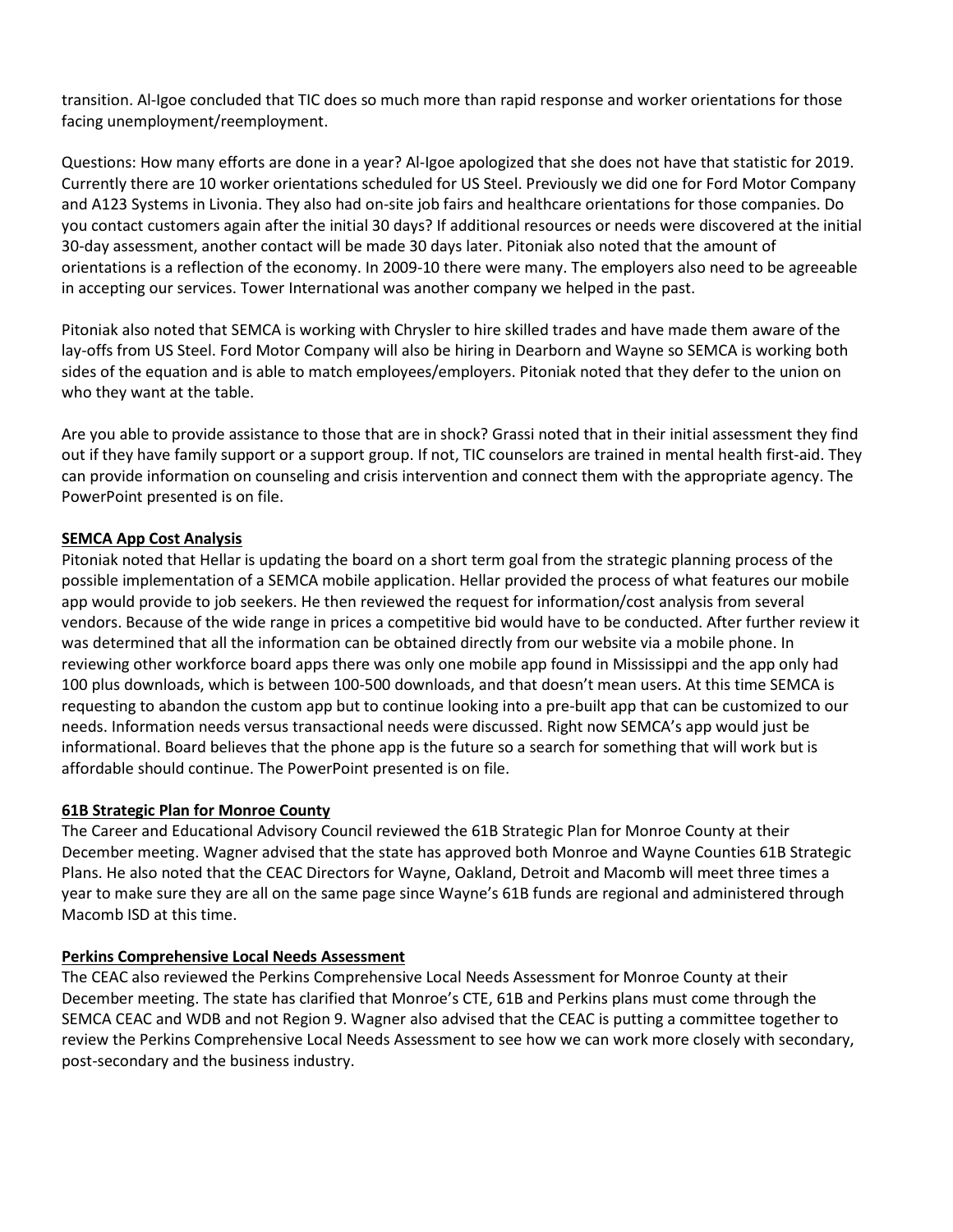# **Federal/State Updates**

Congress approved the US Department of Labor Appropriations in mid-December and there were no funding cuts to our programs. The next budget cycle is October 1, 2020. WIN initiated the American Apprenticeship Initiative (AAI) Grant and the grant was selected as one of the Top 15 performing grants by the National Governors Association in partnership with the USDOL. Al-Igoe ran the program during her employment with WIN and traveled to Washington DC to receive the recognition award. She thanked the community college partners and Michigan Works contractor staff. They exceeded their benchmarks a year early. USDOL has a new apprenticeship grant, *Closing the Skills Gap Regional Grant*, and WIN in partnership with the community colleges and Michigan Works! have applied for this grant.

JMG funding was restored in December and SEMCA will be adding in-school programs in Hamtramck and Ecorse High School. Funding has not been restored yet for Going Pro Talent Fund (GPTF). Pitoniak distributed an update for GPTF FAQ's. Pitoniak reviewed the stats of the handout. Without a supplemental budget or funding award, no new trainings can take place. Pitoniak met with Senator Horn who is supportive of GPTF but Senator Majority Leader Shirkey believes this should be paid for by the employers, but he has not stated that he will oppose it. If the Governor's new program, MiReconnect is not funded, both programs will be suspended this year. The need for road funding is a complicating factor. Stay tuned.

Pitoniak reviewed the issue of suspending the requirement to register for UI benefits at a Michigan Works! AJC. Steven Gray, Director of UIA, has paused this decision and has had dialog with Michigan Works directors. He is very supportive of Michigan Works and one of the options is to require the work requirement later in the process instead of in the first few days. Frontline staff agrees that it may be more effective to meet with the unemployed customer later in the process after the dust settles when they are more receptive to the services we have to offer. Gray agrees there should be a more aggressive statewide marketing campaign on what Michigan Works! provides to the unemployed.

# **SEMCA Strategic Plan Update – Fourth Quarter**

Hellar reviewed the Quarter 4 updates and description page of initiatives from that quarter. Pitoniak noted that marketing and branding being only at 75% has been due to some timing issues but he has recently signed off on print materials and changes to signage at the AJC's.

### **Program Updates**

### State Dashboard Report

Hellar provided a brief review of the Statistical State Dashboard Report. He noted that in the last 12 months 900 customers were employed and 500 are in training. Visitors to the AJC's could affect our numbers. Truck driving and healthcare careers are still top in training. The report is on file.

### WIOA, ES, TAA, OJT, IWT, Talent Fund, Apprenticeship-Work-Based Learning

Al-Igoe referred the board to her program report. She highlighted FCA upcoming application events. Some of those dates will be changed to evening hours.

### WIOA Youth, Foster Youth, JMG, WCCAN, Manufacturing Day, MiCareer Quest

Taylor referred the board to her program updates in the board packet. She highlighted the Jobs for Michigan Graduates and the new hires for Starkweather Academy and Hamtramck. Ecorse will hopefully be up and running in the second semester. Second Annual Out-of-School JMG Initiation and Installation Ceremony is scheduled for tomorrow at Wayne County Community College. Taylor referenced the Summer Young Professionals Program, a paid work-experience for 75 youth. Approval of the grant is expected this Friday and will take place this summer. Pitoniak noted that Stephanie Beckhorn, State WD Director, complimented us on our application and noted that